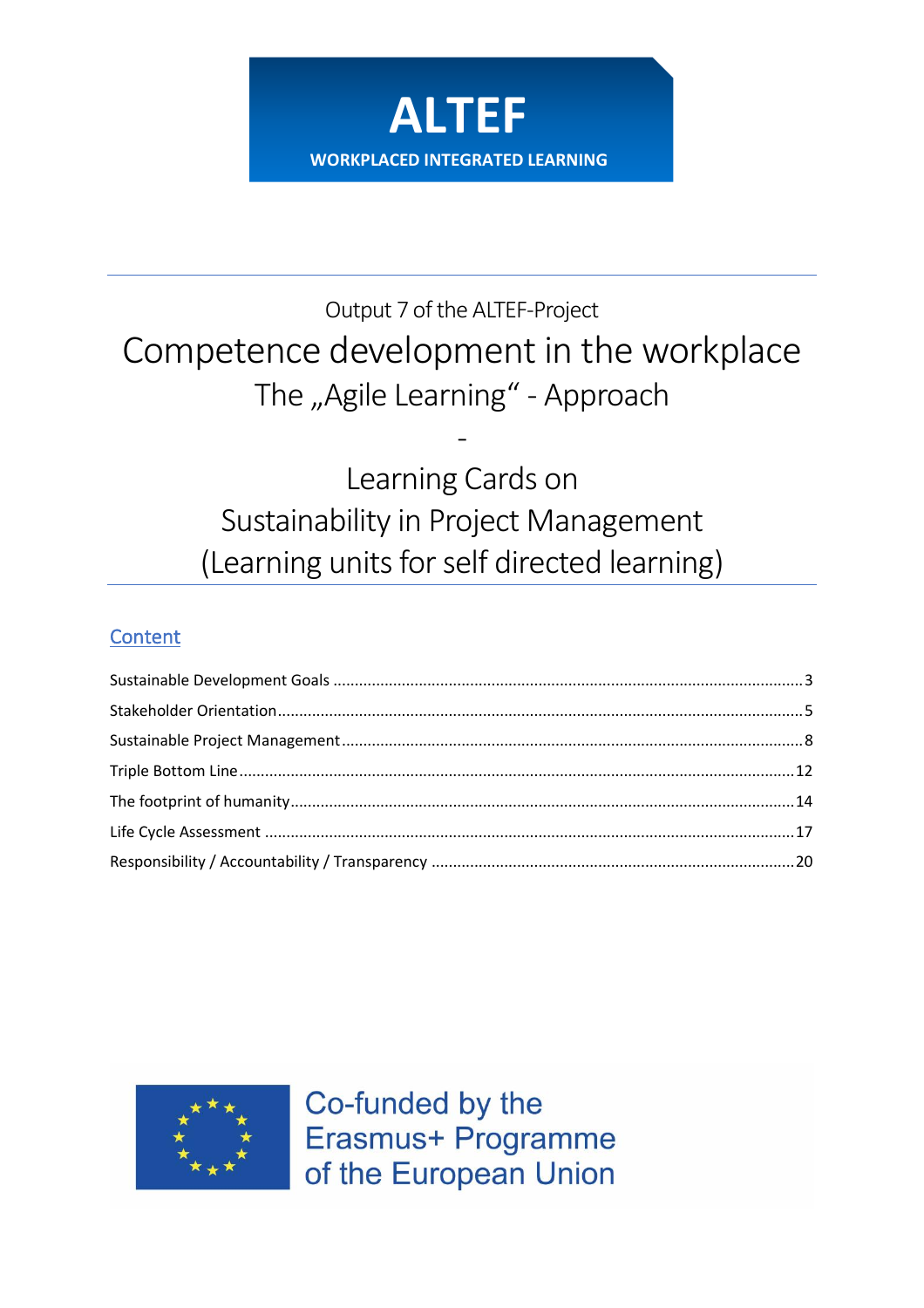# Author

**Gilbert Silvius** on behalf of

Leidse Onderwijsinstellingen B.V. [www.loi.nl](http://www.loi.nl/)

This paper is an output of the ALTEF project: "Workplace Integrated Learning for Technical Experts with a Vocational Background"

Berlin, Aalborg, Leiderdorp 2019

The European Commission support for the production of this publication does not constitute an endorsement of the contents which reflects the views only of the authors, and the Commission cannot be held responsible for any use which may be made of the information contained therein.

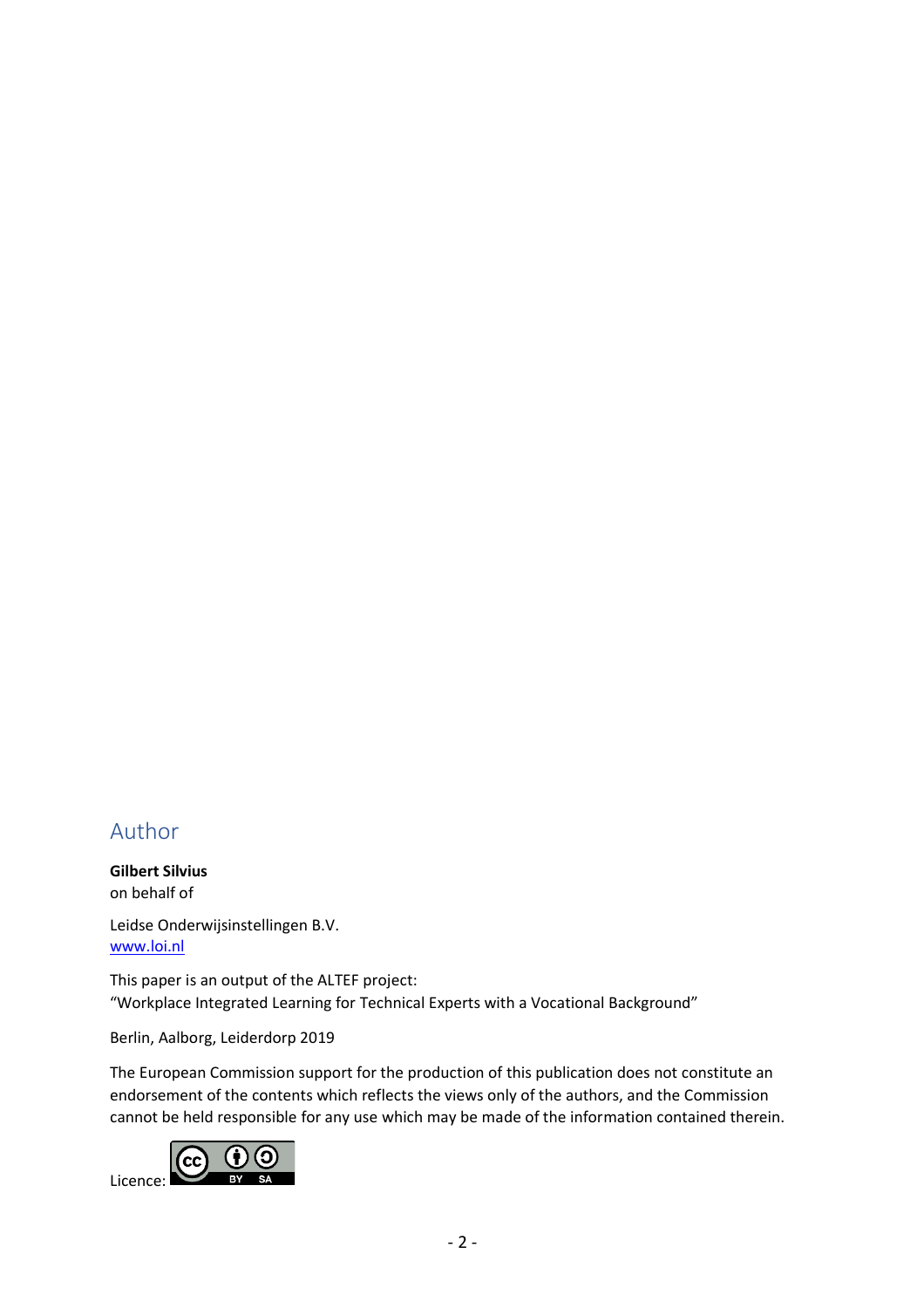# <span id="page-2-0"></span>Sustainable Development Goals

## Work Load

- 30-45 minutes of initial reading time
- Total work load including case, feedback, adjustments, additional reading materials  $\rightarrow$  10 hours
- $-1$  LC = .33 ECTS

## Trigger

- You want to learn about the Sustainable Development Goals.
- You need to connect the goal of your project to the Sustainable Development Goals.

#### Outcome

Participant understands what the Sustainable Development Goals are and can connect a project to these goals..

- As the concerns about mankind's impact on nature and planet Earth developed in the 70s and 80s of last century, the United Nations took initiative and provided a platform for discussion on the sustainability of mankind and the planet. The aim of the so-called 'Earth Summits' is bring together experts and world leaders, in order to identify and discuss humanity's most pressing challenges. Based on the consensus that arises from these discussions, the UN than develops a plan of action in order to guide the world towards a more sustainable future.
- Every couple of years the UN plan for the future of mankind is updated. The current 'agenda for the world' is formulated as an agenda of 17 development goals: The Sustainable Development Goals (SDGs).



- You can read more about the SDGs on the official website: <https://sustainabledevelopment.un.org/?menu=1300>
- **The SDGs form a good framework for companies and organizations relate their** societal contribution to. For example companies such as Unilever [\(https://www.unilever.com/sustainable-living/our-strategy/un-sustainable-](https://www.unilever.com/sustainable-living/our-strategy/un-sustainable-development-goals/)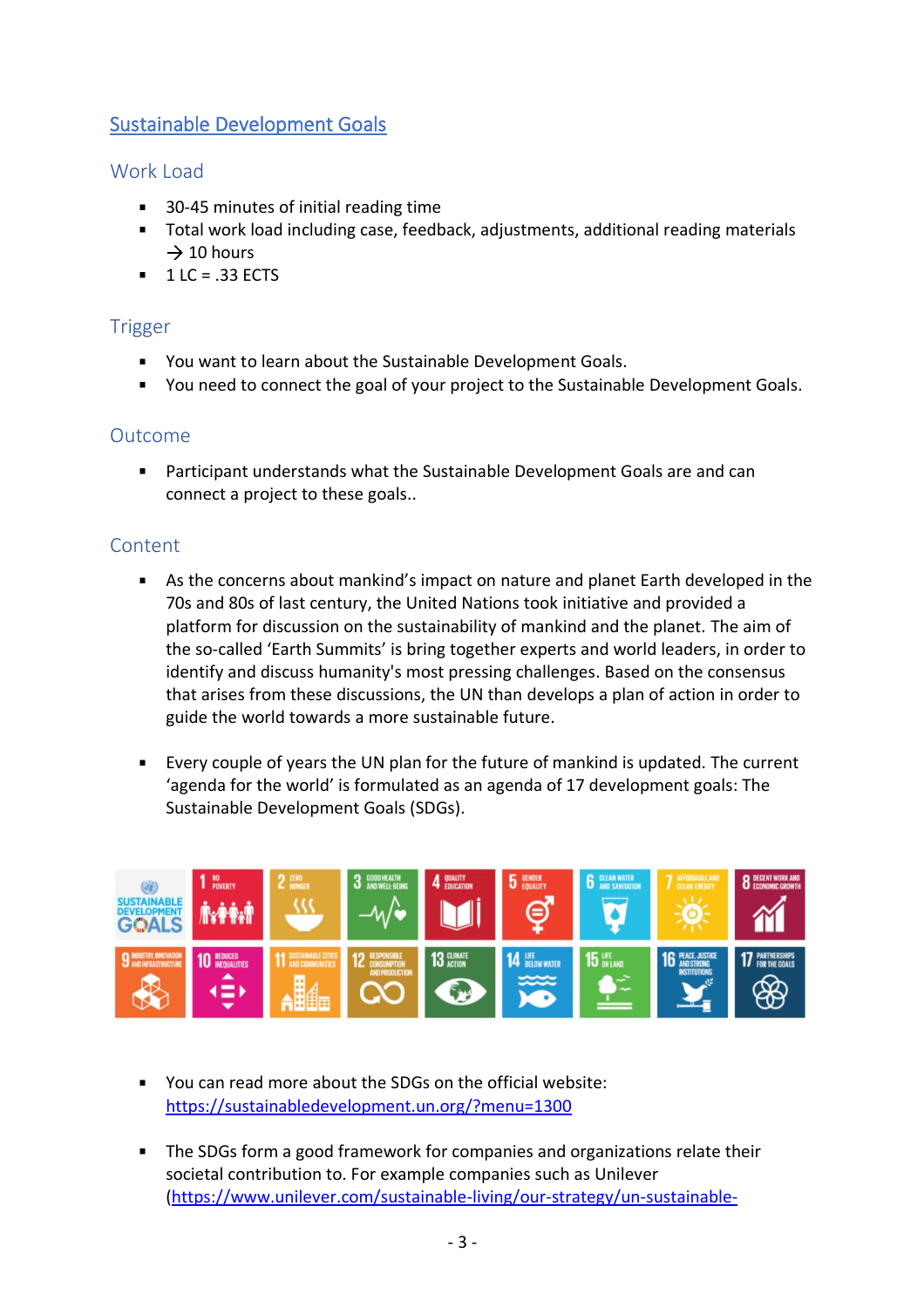[development-goals/](https://www.unilever.com/sustainable-living/our-strategy/un-sustainable-development-goals/)), Maersk [\(https://www.maersk.com/about/sustainability/our](https://www.maersk.com/about/sustainability/our-sustainability-strategy)[sustainability-strategy](https://www.maersk.com/about/sustainability/our-sustainability-strategy) ) and DSM [\(https://www.dsm.com/corporate/sustainability/dsm-and-the-sdgs.html](https://www.dsm.com/corporate/sustainability/dsm-and-the-sdgs.html) ) explicitly refer to the SDGs in their corporate and sustainability strategies, and there are many more that follow this example. The SDGs therefore really have developed into the 'agenda of the world'.

With the SDGs finding their way into the corporate strategies of leading organizations, they gain relevance for projects and project managers. After all, projects are instrumental to realizing organizational strategies.

# Transfer Task

Review the strategy of your organisation. To which of the SDGs does your organisation contribute? And to which SDGs does it do harm?

# Case Study

- **Assessment Criteria** 
	- o No assessment.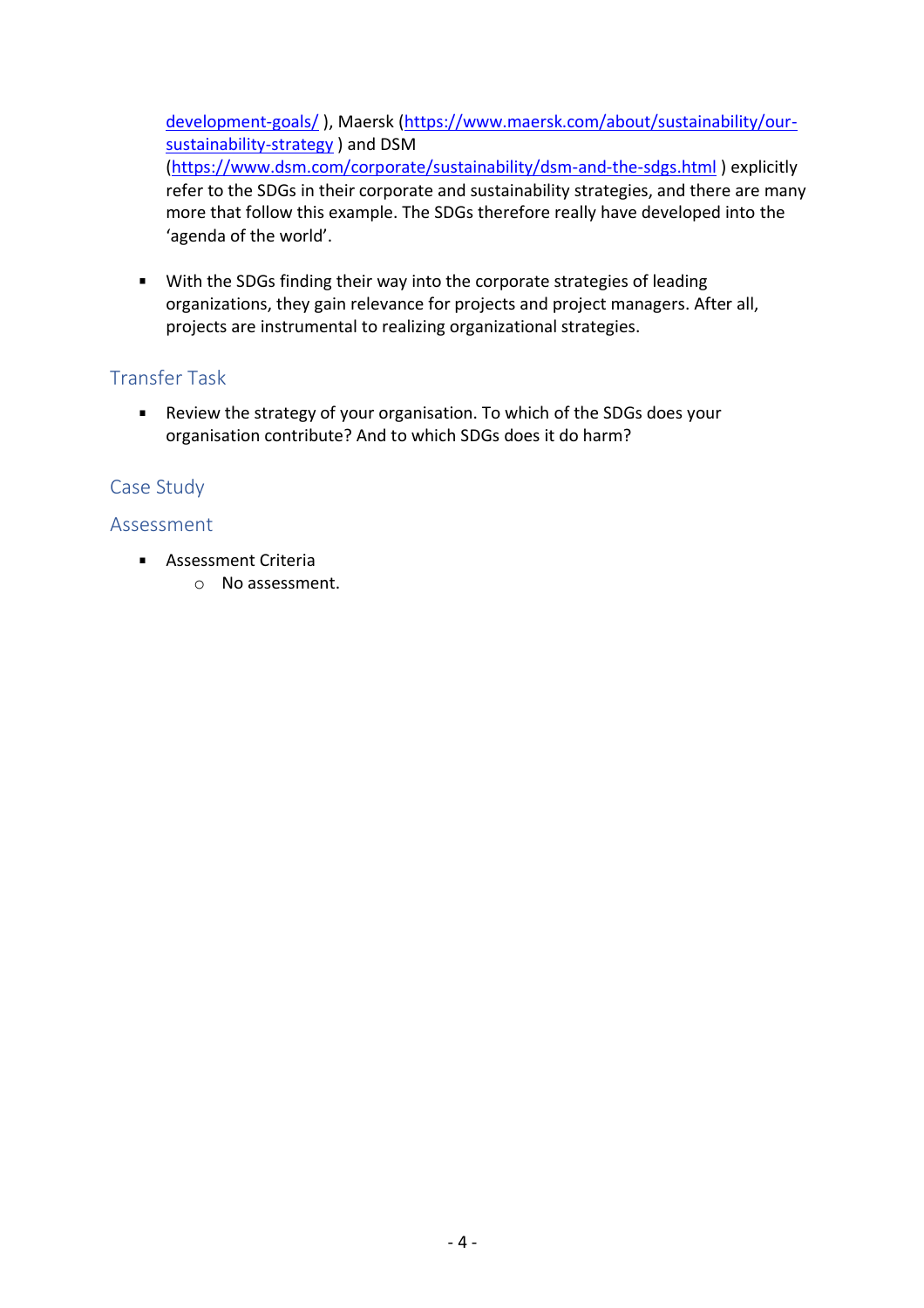# <span id="page-4-0"></span>Stakeholder Orientation

# Work Load

- 30-45 minutes of initial reading time
- Total work load including case, feedback, adjustments, additional reading materials  $\rightarrow$  10 hours
- $1 LC = .33 ECTS$

# Trigger

You want to understand the main concepts of sustainability.

# Outcome

- Participant understands what the main concepts of sustainability are.
- Participants understand the concept of Stakeholder orientation.

- Sustainability basically means "being able to continue over a period of time" (Cambridge Advanced Learner's Dictionary). In the context of society, this implies that the extraction of Earth's natural resources should not exceed the rate at which they are renewed by nature. The LC about humanity's footprint on nature explained that at this moment in time we are not living in a sustainable situation. It is estimated that mankind is using up 1,6 to 1,7 times nature's capacity to recover itself every year, which will inevitably lead to more scarce natural resources.
- Initially, sustainability was positioned primarily as an environmental concept, but in the 1990s, its scope broadened as the social perspective was considered equally important to the sustainable development of humanity. Sustainability requires a balance or harmony between economic, social and environmental aspects (See the LC about the Triple Bottom Line).
- The broadening of the concept of sustainable development created a link between sustainable development and (Corporate) Social Responsibility (CSR). (C)SR is defined by the International Organization for Standardization (ISO) 26000 as the "*responsibility of an organization for the impacts of its decisions and activities on society and the environment, through transparent and ethical behaviour that: contributes to sustainable development, including health and the welfare of society; takes into account the expectations of stakeholders; is in compliance with applicable law and consistent with international norms of behaviour; is integrated throughout the organization and practiced in its relationships.*" (International Organization for Standardization, 2010).
- A central element in the Social Responsibility of organizations is the consideration of interests and expectations of stakeholders. In the LC about working with stakeholders, we defined stakeholders, in the context of projects, as "*Person, group or organization that has interests in, or can affect, be affected by, or perceive itself to*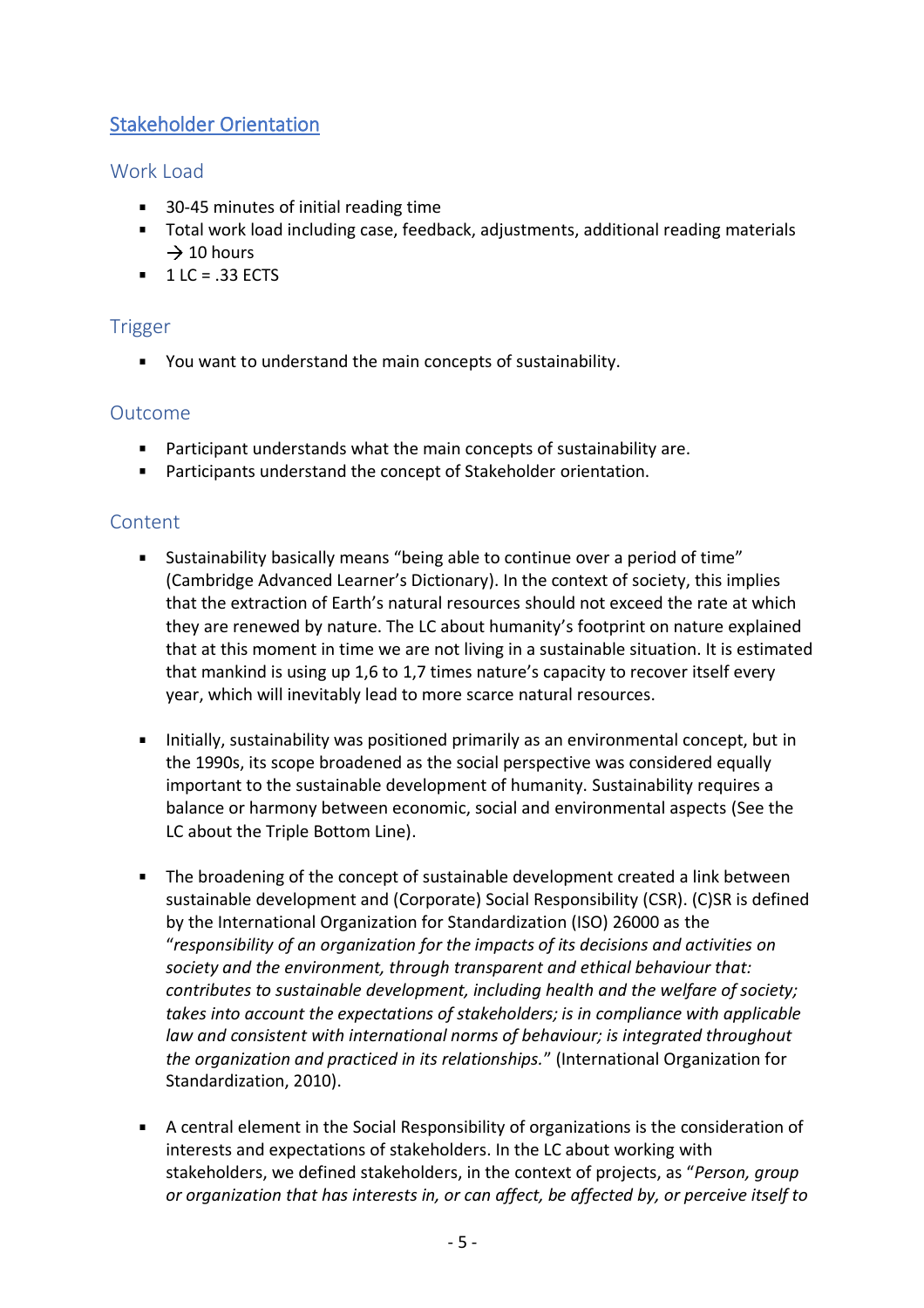*be affected by, any aspect of the project*". Stakeholders of organizations can be defined in a similar way: Person, group or organization that has interests in, or can affect, be affected by, or perceive itself to be affected by, any aspect of the organization.

- The idea that organizations should consider the interests and expectations of their stakeholders is based on Stakeholder Theory by R.Edward Freeman. And although this consideration of interests sounds very ethical and responsible, Stakeholder Theory is not about companies being 'nice'. No, Stakeholder Theory is about the conditions under which companies can be successful. If a company only considers the interests of its owners, the *share*holders, and tries to realize these interests, mainly oriented to maximizing profits and shareholder value, at the expense of the interests of its workers, suppliers, customers, society and other stakeholders, it will in the longer run not be successful. Stakeholder Theory states that a company can only sustain its success if it satisfies the interests of a wider group of stakeholders and not only its shareholders, In that sense, Stakeholder Theory is a reaction to the shareholder value thinking of the second half of last century.
- Find a compact explanation of Stakeholder Theory by R.Edward Freeman here: <https://www.youtube.com/watch?v=bIRUaLcvPe8>



Stakeholder Theory has influenced many ideas and frameworks of governance of organizations. It is also reflected in the ISO 21505 standard on the Governance of Projects, Programmes and Portfolios [\(https://www.iso.org/standard/63578.html](https://www.iso.org/standard/63578.html) ) and therefore relevant to project management.

#### Transfer Task

Wat are the main stakeholders for the company or organization you work in? How does the company or organization engage with these stakeholders in order to understand their interests?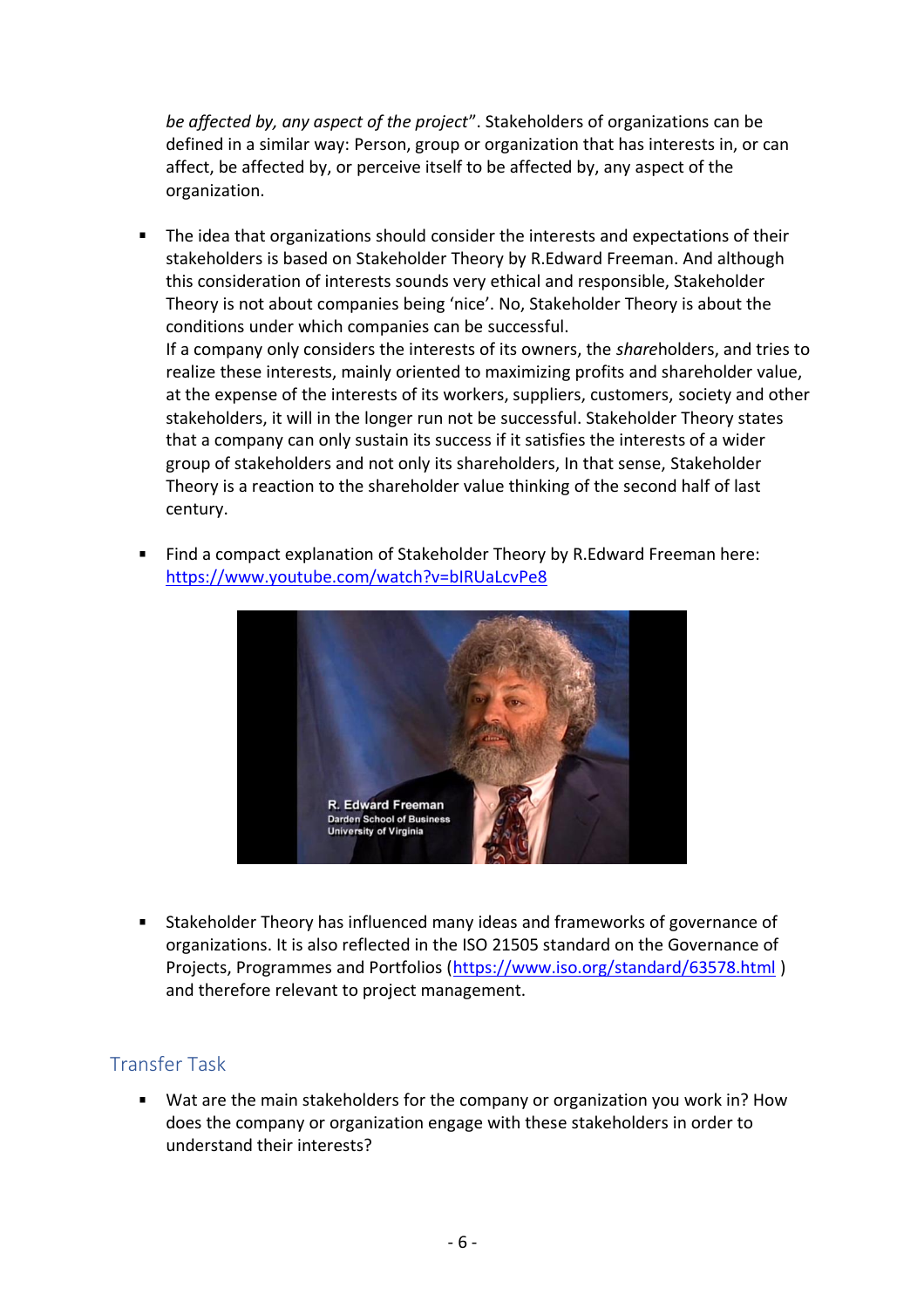# Case Study

- **Assessment Criteria** 
	- o No assessment.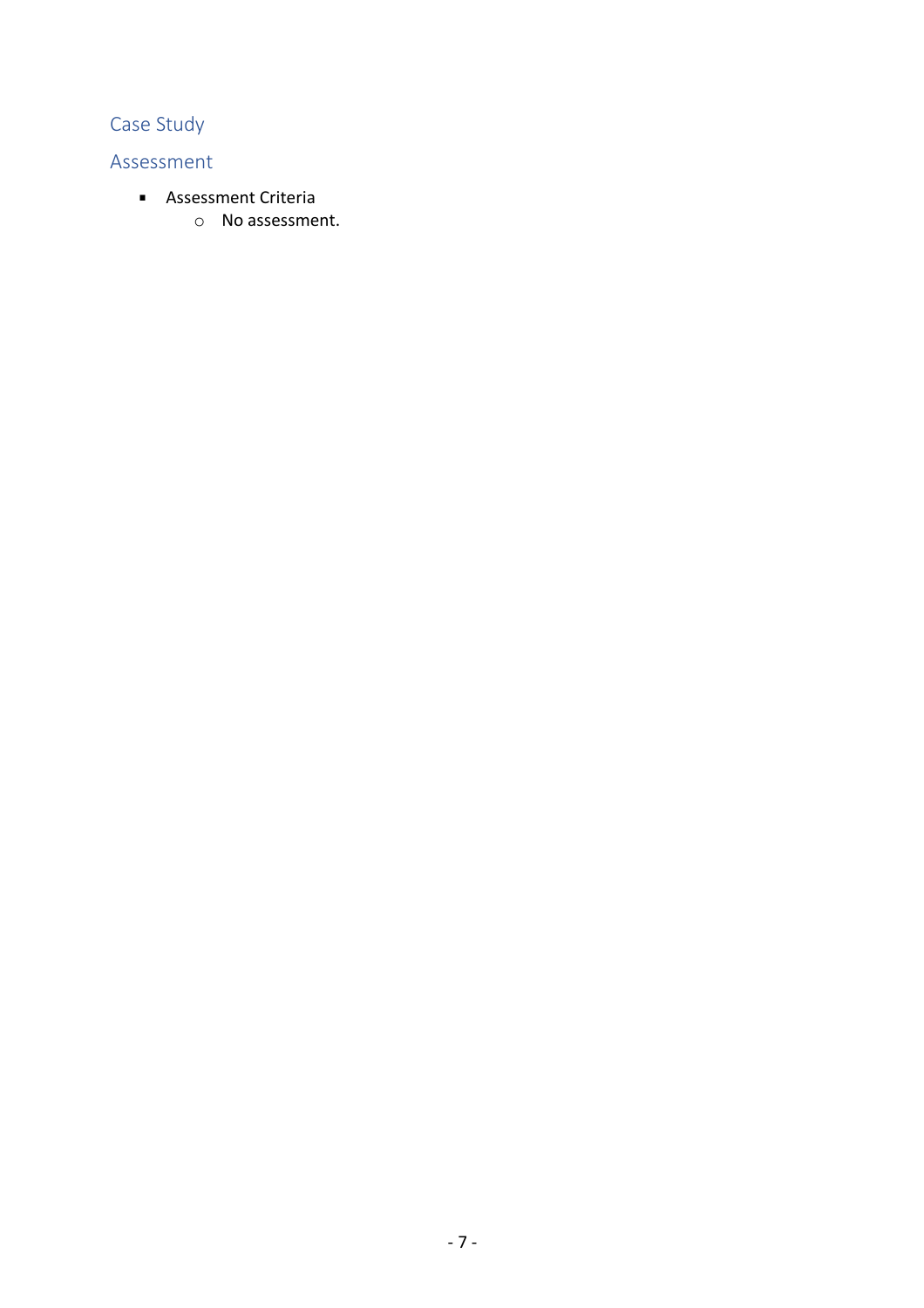# <span id="page-7-0"></span>Sustainable Project Management

## Work Load

- 30-45 minutes of initial reading time
- Total work load including case, feedback, adjustments, additional reading materials  $\rightarrow$  10 hours
- $1 LC = .33 ECTS$

## Trigger

- You want to understand the concept of sustainable project management.
- You want to understand how the sustainability strategy of your organization influences the management of projects.

#### Outcome

**Participant understands what the impact of sustainability on project management.** 

#### **Content**

As more and more organisations are integrating sustainability targets and ambitions in their strategy, the need for change of business resources, products, processes, assets and competencies is increasing. Just think about the tremendous changes that the automotive industry is going through in these years.

Project play an important role in realizing change within organizations. Renowned sustainability speaker Ray Anderson said on the role of project managers in sustainability "making it happen". (See an interview with the late Ray Anderson on this role here: [https://www.youtube.com/watch?v=bnUbuginMGE&t=26s\)](https://www.youtube.com/watch?v=bnUbuginMGE&t=26s)



**Project managers are the 'change agents' that make the sustainability strategies of** organizations happen.

But sustainability also changes project management. The relationship between sustainability and project management is addressed in a growing number of studies and publications. From these studies it appears that the relationship between sustainability and project management can be interpreted in two ways: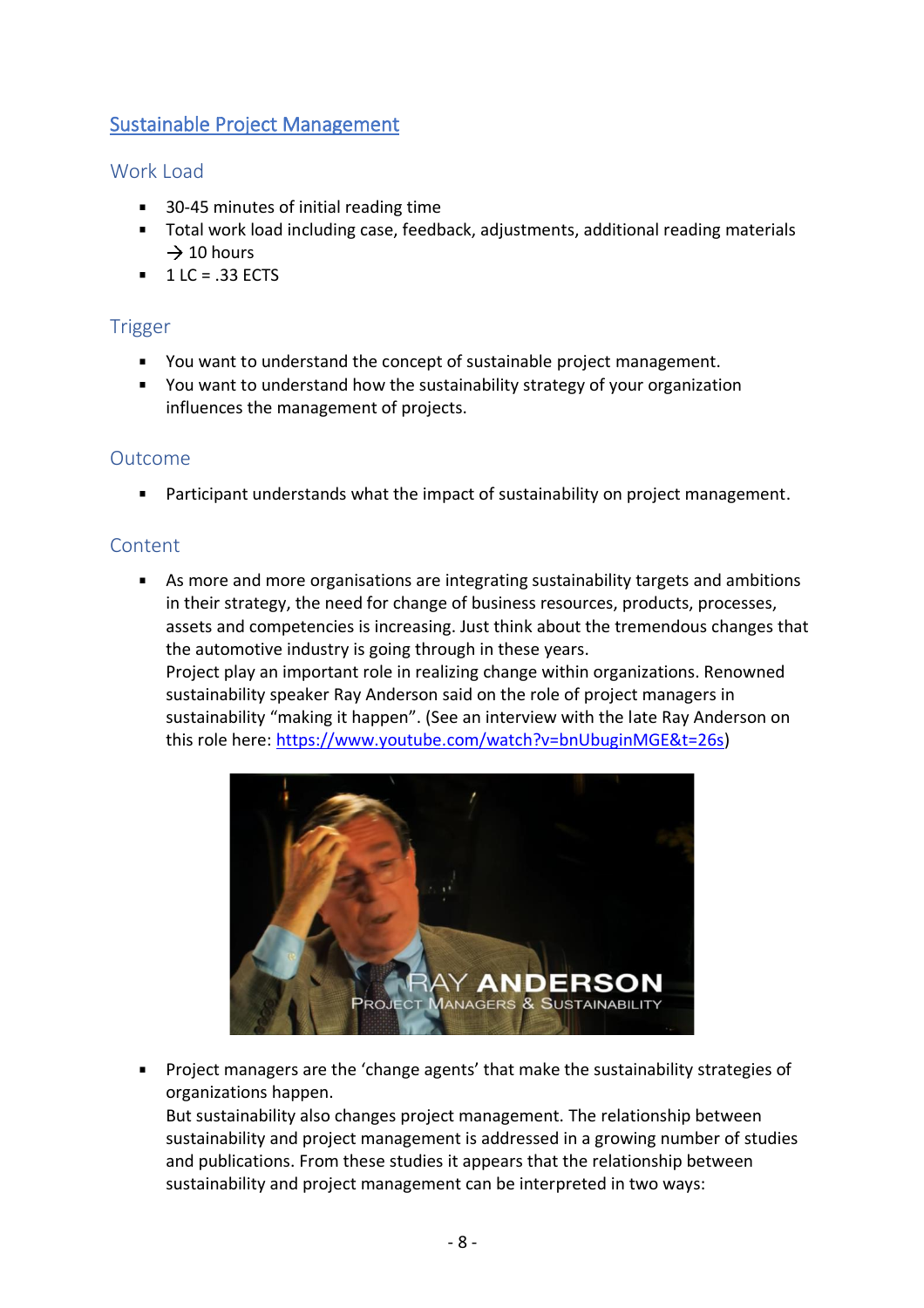- $\circ$  "Sustainability by the project": the sustainability of the deliverable or result that the project realizes;
- o "Sustainability of the project": the sustainability of the delivery and management processes of the project.

The first interpretation, a *sustainable project*, is well studied and addressed, for example in relationship to eco-design and for the construction of 'green' buildings. The second interpretation, *sustainable project management*, is less established, but one of the most important global project management trends today.

- Sustainability Project Management (SPM) is defined as: "*the planning, monitoring and controlling of project delivery and support processes, with consideration of the environmental, economic and social aspects of the life-cycle of the project's resources, processes, deliverables and effects, aimed at realising benefits for stakeholders, and performed in a transparent, fair and ethical way that includes proactive stakeholder participation.*" (Silvius and Schipper, 2014). In this definition, the main concepts of sustainability: Triple Bottom Line, Life Cycle Orientation, Stakeholder Orientation and Responsibility/Accountability/Transparency, that are discussed in their respective LCs, are integrated as considerations into the "planning, monitoring and controlling of project delivery and support processes".
- **The consideration of these sustainability concepts in has implications for many** aspects of project management. For example:
	- o Recognition of the context of the project A starting point for all aspects of a project and its management is the recognition of the context of the project. Integrating the dimensions of sustainability in project management, inevitably implies a broader consideration of the context.
	- o Identification of stakeholders The concepts of sustainability increase the number of stakeholders of the project and bring new perspectives to the project. Typical 'sustainability stakeholders' may be environmental protection pressure groups, human rights groups, nongovernmental organisations, etc.
	- $\circ$  Project specifications / requirements / deliverables / quality criteria Integrating the principles of sustainability will influence the specifications and requirements of the project's deliverable or output, and the criteria for the quality of the project. For example the inclusion of environmental or social aspects in the project's objective and intended output and outcome.
	- o Business case / costs / benefits The influence of the principles of sustainability on the project content, will need to be reflected also in the project justification. The identification of costs, benefits and the business case of the project may need to be expanded to include also non-financial factors that refer to for example social or environmental aspects.
	- o Criteria of project success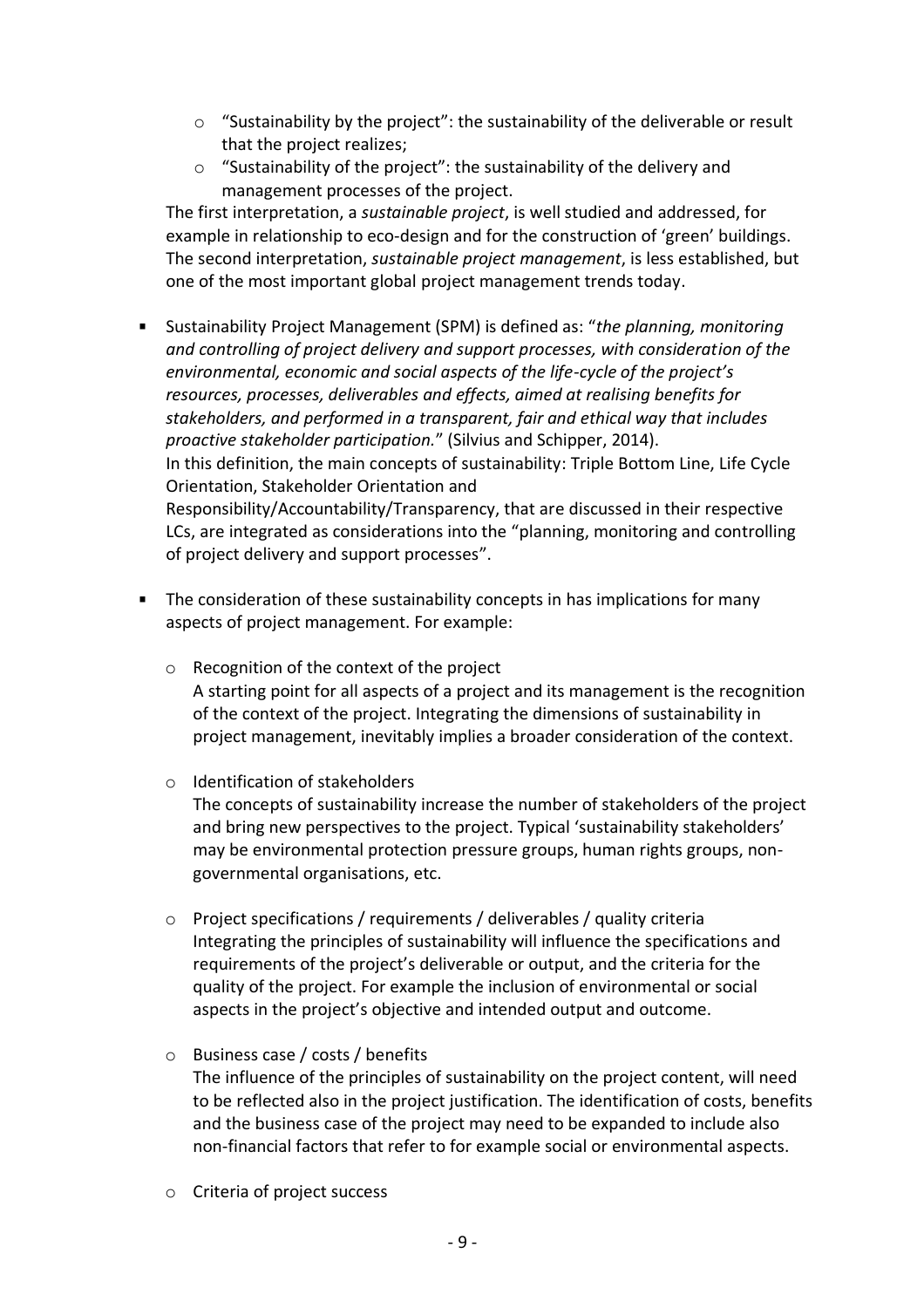The perception of project success develops over time. Where on the short term, success may be about realizing the project on time and on budget, the medium to longer term perspective may be more on the quality and usability of the project's deliverable and effects. Given the life-cycle orientation that sustainability implies, it can be concluded that the success in projects should also be assessed on criteria that refer to the use of the project's deliverable and the development of future capabilities of the organisation, next to the traditional 'iron triangle' or project efficiency.

Next to this life-cycle perspective of success, integrating sustainability into project management also implies that the criteria of project success refer to all benefits: economic, social and environmental.

#### o Selection and organisation of project team

Another area of impact of sustainability is the project organisation and management of the project team. Especially the social aspects of sustainability, such as equal opportunity and personal development, can be put to practice in the management of the project team, but also aspects such as commuting distance and work-life balance may be considered in organisation and management of the team.

#### o Project sequencing and schedule

Also in project planning, scheduling and sequencing there are opportunities to consider sustainability. For example offsite fabrication of parts of the deliverable, rather than onsite. Or Modular construction versus stick-built. This provides possible sustainability advantages of less waste, reduced delivery costs, better use of resources, opportunities to increase labour skills, opportunities for job creation in poorer locations, economies of mass production, etc.

#### o Materials and waste

An obvious impact area for sustainability in project management is the selection of materials used in the project. Logical considerations should address the use of hazardous substances, pollution and energy use, both in the production process as in the use in the project and remaining life cycle. An important sustainability principle regarding the materials used is therefore the application of a life cycle perspective. This implies considering not only the materials' price/quality relationship and sustainability impact for use in the project's deliverable, but also the impact of their production supply chain and aspects such as reusability and recyclability at the decommission stage of the project's deliverable.

#### o Procurement

Not just the materials used, but also the processes concerned with procurement and selection of suppliers provide a logical opportunity to integrate considerations of sustainability. For example appreciating the sustainability performance of potential suppliers in supplier selection, but also in fighting bribery and non-ethical behaviour in procurement, both by participants in the project and host organisations and by potential suppliers and authorities.

o Risk identification and management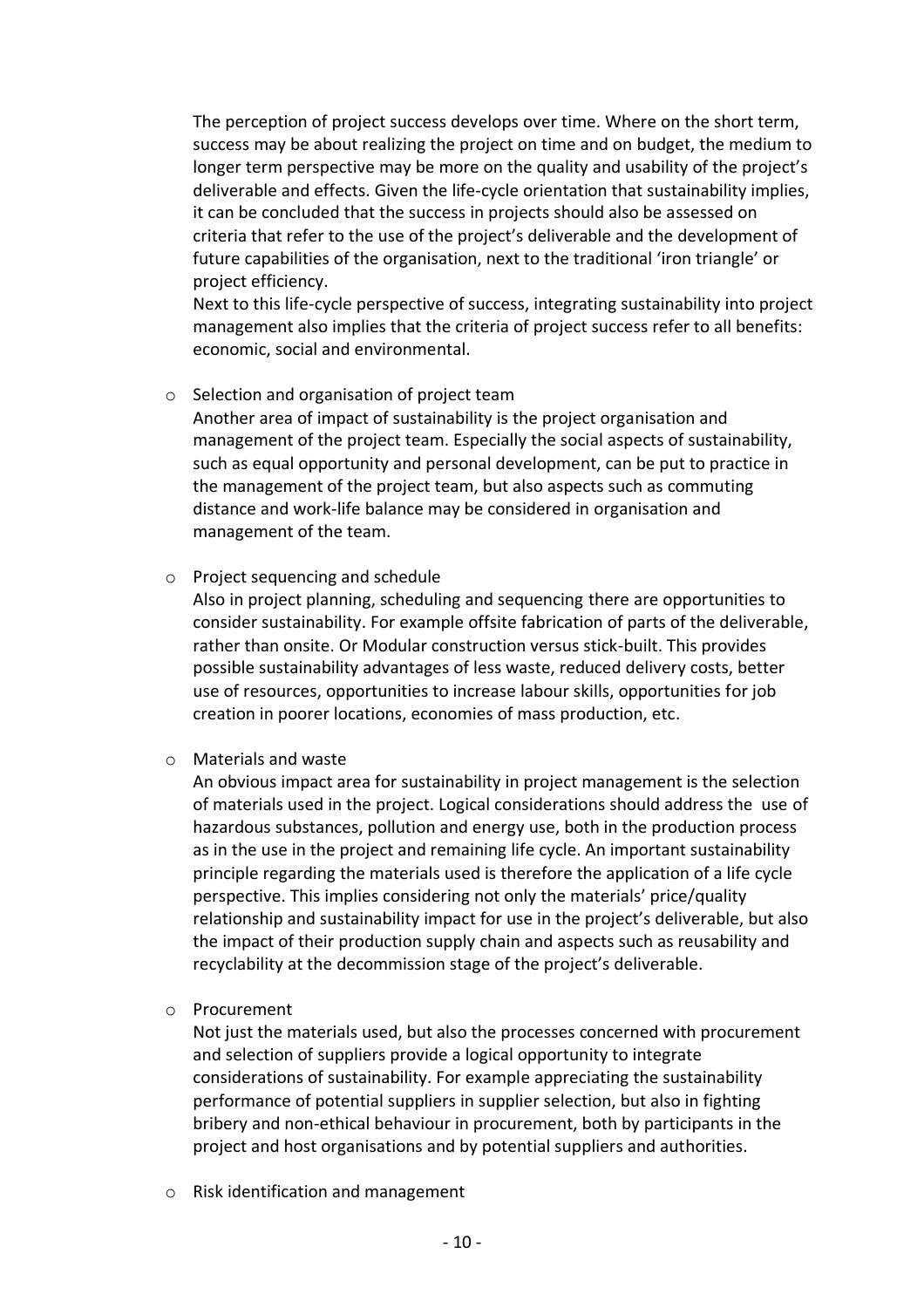With the inclusion of the concepts of sustainability in project management, the assessment of potential risks will need to evolve. Logically in the identification of risks, also environmental and social risks are to be considered. And, following the life cycle approach, these risks need to be assessed for the project's resources, processes, deliverables and effects, and taking a precautionary approach.

o Stakeholder involvement

Several authors emphasise the importance of stakeholder participation in projects. This principle logically impacts the stakeholder management and the communication processes in project management. However, the intention behind 'participation' goes beyond the process of stakeholder management and communication. Stakeholder participation isn't so much a specific process, as it is an attitude with which all project management processes are performed

o Project communication

Following the principle of transparency and accountability, incorporating sustainability into project management processes and practices would imply proactive and open communication about the project, that would also cover social and environmental effects, both short-term and long-term.

o Project handover

The success of this hand-over and the acceptance of the project result are important aspects of a project's sustainability. Failed or non-accepted projects can hardly be considered sustainable, given the waste of resources, materials and energy they represent.

o Organisational learning

A final area of impact of sustainability is the degree to which the organisation learns from the project. Sustainability also suggests minimising waste. Organisations should therefore learn from their projects in order to not 'waste' energy, resources and materials on their mistakes in projects.

#### Transfer Task

Review your project through the lens of the concepts of sustainability. Does this provide new insights on the different aspects of the project?

#### Case Study

- **Assessment Criteria** 
	- o No assessment.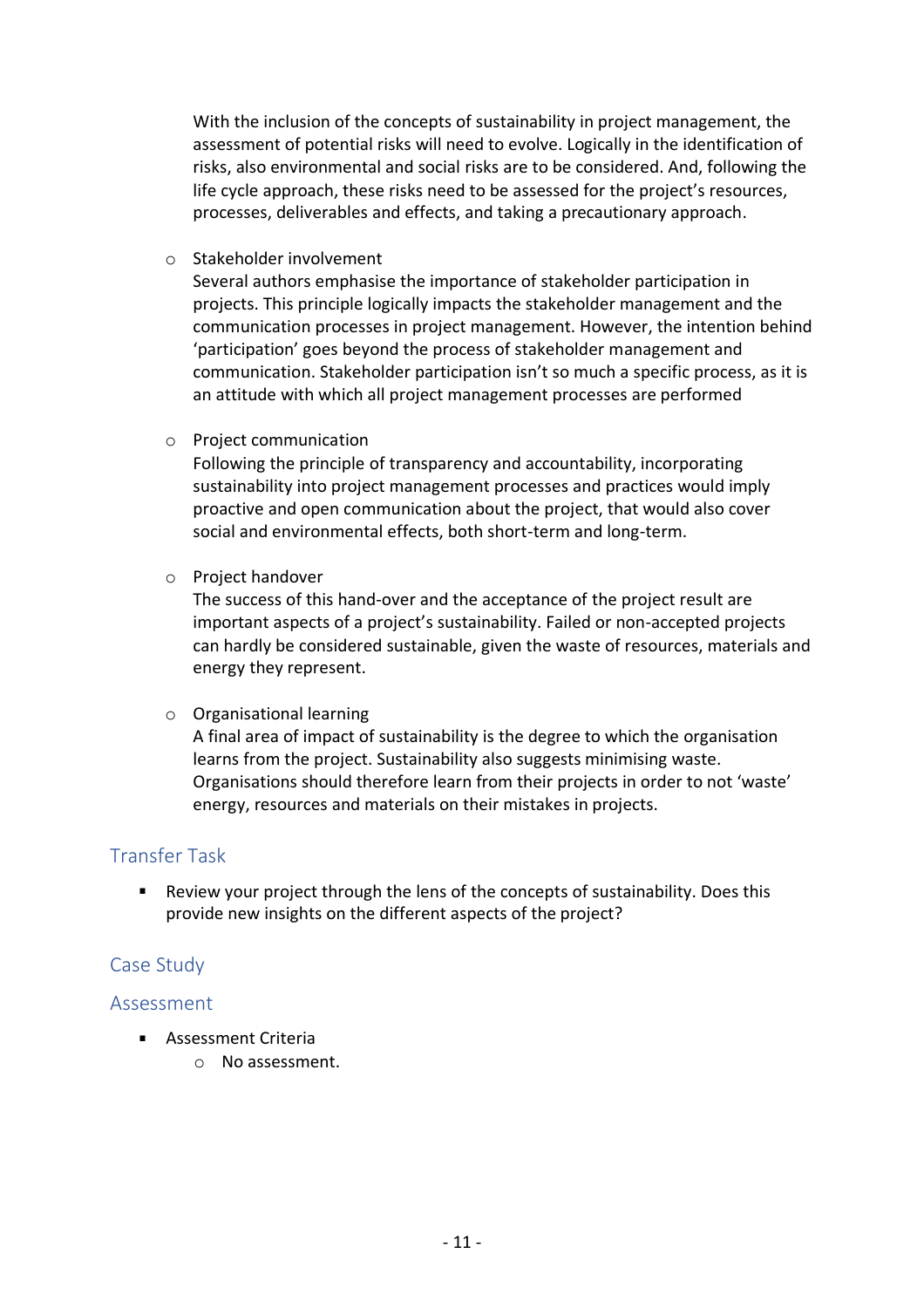# <span id="page-11-0"></span>Triple Bottom Line

# Work Load

- 30-45 minutes of initial reading time
- Total work load including case, feedback, adjustments, additional reading materials  $\rightarrow$  10 hours
- $1 LC = .33 ECTS$

# Trigger

You want to understand the main concepts of sustainability.

# Outcome

- Participant understands what the main concepts of sustainability are.
- Participants understand the concept of the Triple Bottom Line.

- Sustainability basically means "being able to continue over a period of time" (Cambridge Advanced Learner's Dictionary). In the context of society, this implies that the extraction of Earth's natural resources should not exceed the rate at which they are renewed by nature. The LC about humanity's footprint on nature explained that at this moment in time we are not living in a sustainable situation. It is estimated that mankind is using up 1,6 to 1,7 times nature's capacity to recover itself every year, which will inevitably lead to more scarce natural resources.
- In 1972 the 'Club of Rome' published the report 'Limits to Growth' in which it predicted that the growth of population and economy will result in overshooting Earth's capacity. This fuelled a public debate about the sustainability of economic development that led to the UN World Commission on Development and Environment, in 1983. In their final report, this commission defined sustainable development as "*development that meets the needs of the present without compromising the ability of future generations to meet their own needs*" (World Commission on Environment and Development, 1987).
- Initially, sustainability was positioned primarily as an environmental concept, but in the 1990s, its scope broadened as the social perspective was considered equally important to the sustainable development of humanity. This multi-perspective view was popularized by John Elkington in the concept of the 'Triple Bottom Line' (Elkington, 1994) or as it is sometimes called, the People-Profit-Planet concept.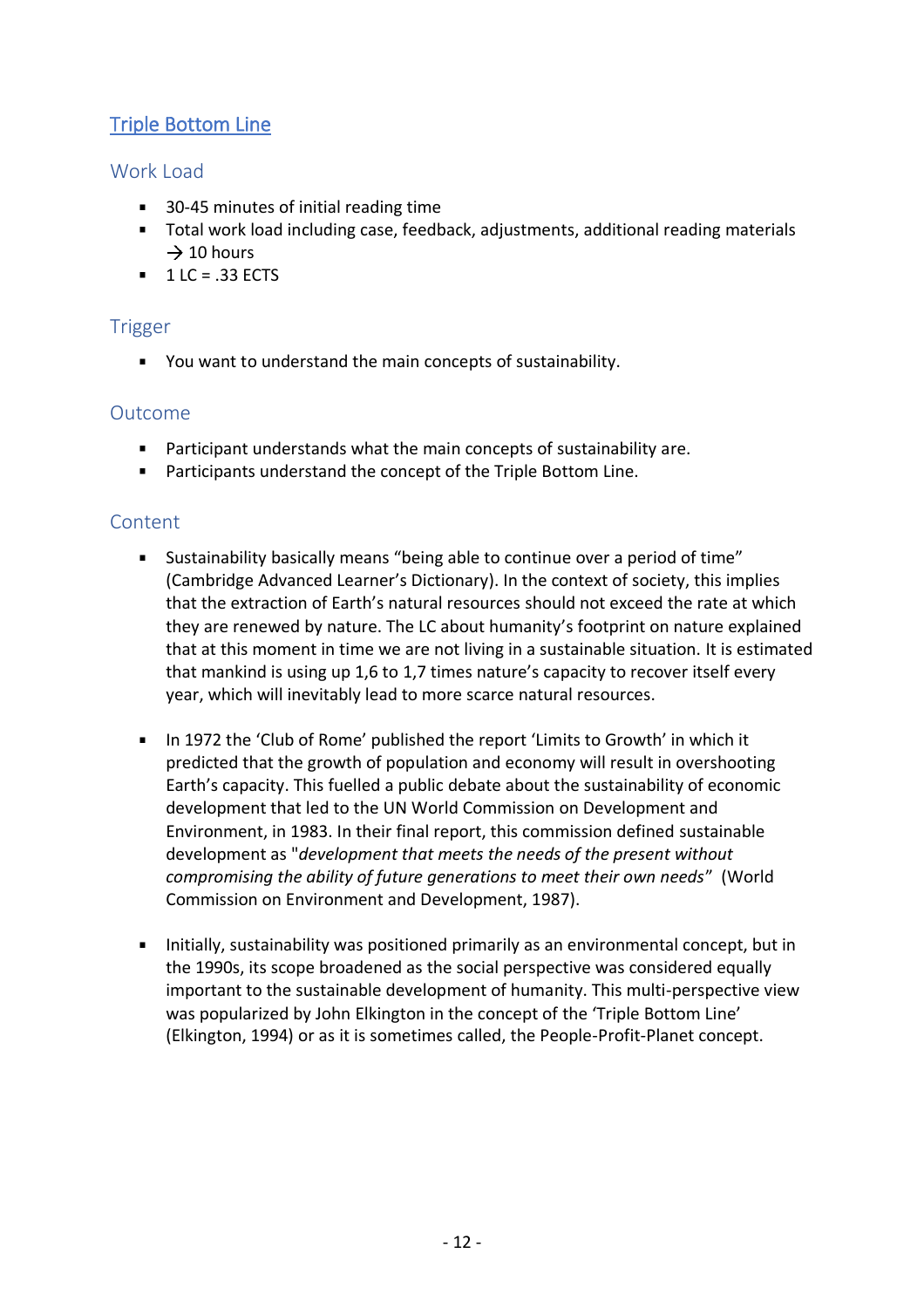

- The Triple Bottom Line (TBL) is in its core an accounting framework that incorporates  $\blacksquare$ three perspectives on performance and development: social, environmental and economic. As such it is the foundation for many sets of sustainable development indicators that aim to measure, communicate or evaluate an organization's sustainability performance. The TBL helped in operationalizing the concept of sustainability, however, this operationalization also introduced the risk that the different perspectives are each considered in isolation and their interrelations overseen. Sustainability is about the balance or harmony between economic, social and environmental aspects.
- An instructional video on the Triple Bottom Line can be found on youtube: <https://www.youtube.com/watch?v=x9WvCJ3oOL0>



# Transfer Task

 $\blacksquare$ Review the strategy of your organisation. Does your organization have goals on each of the TBL perspectives?

#### Case Study

- Assessment Criteria  $\blacksquare$ 
	- o No assessment.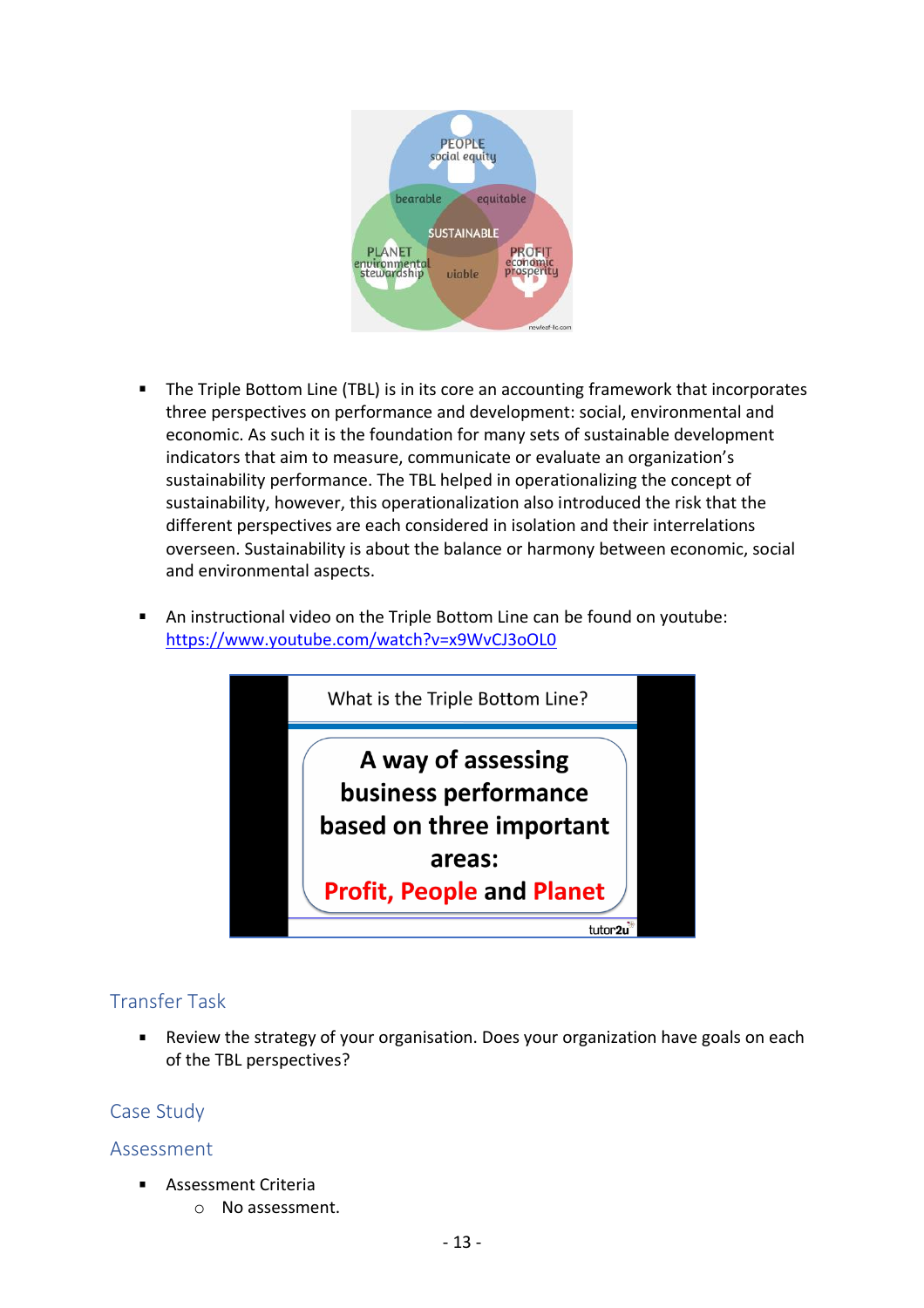# <span id="page-13-0"></span>The footprint of humanity

# Work Load

- 30-45 minutes of initial reading time
- Total work load including case, feedback, adjustments, additional reading materials  $\rightarrow$  10 hours
- $1 LC = .33 ECTS$

## Trigger

You want to understand more about sustainability and the forces that drive the problems.

#### Outcome

Participant understands what factors create the environmental footprint of humanity.

#### **Content**

- Humanity's footprint on nature and the planet can be expressed in the 'IPAT' formula. This conceptual formula proposes that the Impact (I) of mankind on planet earth is the product of the world's **population** (P), times the consumption/**affluence** of every person (A), times the footprint of the **technology** to produce the goods and services we consume (T). So, the formula suggests that  $I = P \times A \times T$ .
- The IPAT formula gives us an understanding how humanity's impact on the planet develops, by understanding how the underlying variables develop. The world's **Population** is growing towards 8 billion people [\(https://population.io/?utm\\_source=google&utm\\_medium=search&utm\\_campaign=](https://population.io/?utm_source=google&utm_medium=search&utm_campaign=population&campaignid=1695828135&adgroupid=64502612525&adid=329422103477&gclid=CjwKCAjwqZPrBRBnEiwAmNJsNq9Lqflq1WHrbB0e1_Xf3pmyQBzRgDf4x80u3gMDBQ0EMrbwbBfoKRoCoGQQAvD_BwE) [population&campaignid=1695828135&adgroupid=64502612525&adid=3294221034](https://population.io/?utm_source=google&utm_medium=search&utm_campaign=population&campaignid=1695828135&adgroupid=64502612525&adid=329422103477&gclid=CjwKCAjwqZPrBRBnEiwAmNJsNq9Lqflq1WHrbB0e1_Xf3pmyQBzRgDf4x80u3gMDBQ0EMrbwbBfoKRoCoGQQAvD_BwE) [77&gclid=CjwKCAjwqZPrBRBnEiwAmNJsNq9Lqflq1WHrbB0e1\\_Xf3pmyQBzRgDf4x80u](https://population.io/?utm_source=google&utm_medium=search&utm_campaign=population&campaignid=1695828135&adgroupid=64502612525&adid=329422103477&gclid=CjwKCAjwqZPrBRBnEiwAmNJsNq9Lqflq1WHrbB0e1_Xf3pmyQBzRgDf4x80u3gMDBQ0EMrbwbBfoKRoCoGQQAvD_BwE) [3gMDBQ0EMrbwbBfoKRoCoGQQAvD\\_BwE\)](https://population.io/?utm_source=google&utm_medium=search&utm_campaign=population&campaignid=1695828135&adgroupid=64502612525&adid=329422103477&gclid=CjwKCAjwqZPrBRBnEiwAmNJsNq9Lqflq1WHrbB0e1_Xf3pmyQBzRgDf4x80u3gMDBQ0EMrbwbBfoKRoCoGQQAvD_BwE). More people are populating the globe than ever before. And world population is not stopping at 8 billion. It is projected that in 2050 a total of 9 billion people will live on earth, with India and China as the most populated countries.

The **Affluence** (consumption) in the Western world is more or less stable. Although consumption is also the motor of economic growth and therefore stimulated by governmental policies. In fact, when economy is not growing we tend to call it a crisis. Outside of the Western world, the largest countries in terms of population (China and India) are also amongst the fastest growing economies of the world. On average therefore, affluence is also growing.

The **Technology** with which most of the products are produced is often characterised as the Take-Make-Waste economic model, or the linear economy model. In this model, natural resources are extracted from the planet in order to produce products that are used for a decreasing amount of time and scrapped afterwards. 'Digging up the Earth to produce waste' as it was summarized by the late Ray Anderson, a former CEO [\(https://www.youtube.com/watch?v=iP9QF\\_lBOyA&t=297s\)](https://www.youtube.com/watch?v=iP9QF_lBOyA&t=297s).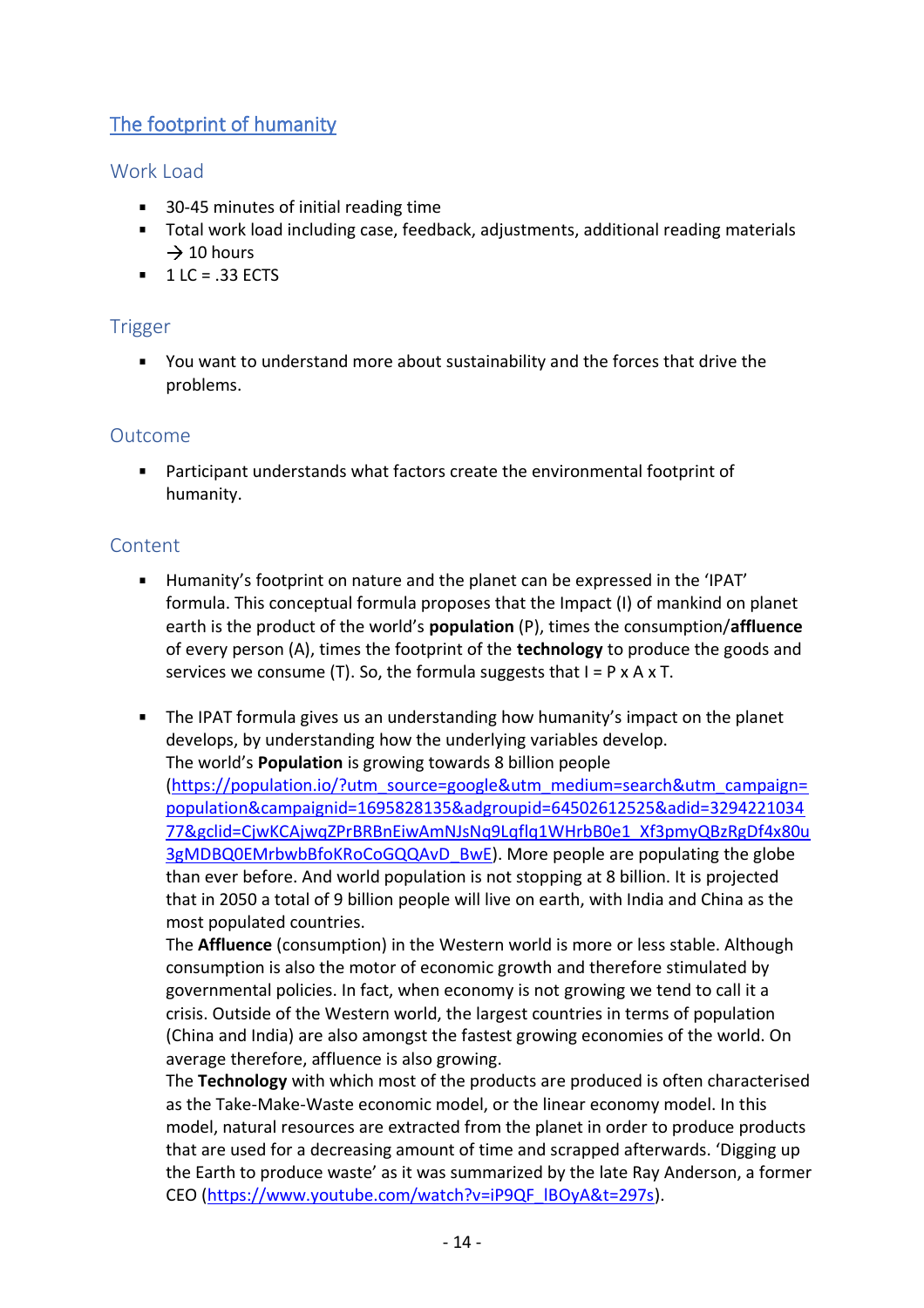With the underlying variables P (population) and A (affluence) growing and the dominant take-make-waste T (technological) model, it is inevitable that humanity's footprint is growing. We are using up more natural resources than the natural recovery rate of these resources. Most clearly is this visible in the use of oil. Earth 'produces' a mere handful of barrels of oil per year, where we are extracting millions of barrels of oil per year. It is therefore not strange that it is projected that all known natural oil reserves will be exhausted before the end of the century. But scarcity of oil is not the only problem we are facing. It is estimated that mankind is using up 1,6 to 1,7 times nature's capacity to recover itself every year, which will inevitably lead to more scarce natural resources. [\(https://www.footprintnetwork.org/2019/04/24/humanitys-ecological-footprint](https://www.footprintnetwork.org/2019/04/24/humanitys-ecological-footprint-contracted-between-2014-and-2016/)[contracted-between-2014-and-2016/\)](https://www.footprintnetwork.org/2019/04/24/humanitys-ecological-footprint-contracted-between-2014-and-2016/). And with a projected world population of 9 billion in 2050, this ration is expected to grow to 2,7 times the earth's annual recovery capacity.

- The depletion of natural resources is one of the key concerns about sustainability, but not the only one. The production of the food and products we use, their use and disposal comes with emission of CO2 in the atmosphere. CO2 is one of the main causes of global warming, which is the other huge challenge we face.
- **The IPAT formula makes us clear that something needs to change and that the** change should be sought in the underlying PAT variables. Changing the world population growth might be a good idea, however this is difficult to organize without undesired social effects and definitely not a short term solution. The solution should come from the combination of A and T: Our patterns of production and consumption. We should transform the linear take-make-waste model of producing and consuming products to a 'circular' model in which used products function as sources of raw materials for new products. This transition is called the (transition to a) circular economy.

You will probably think that the circular economy sounds like recycling and that is understandable. However, the circular economy entails much more than recycling. And it all starts with designing products in such a way that the ingredients can be won back after its useful life.

- **The transition to a circular economy has huge implications for companies as they** need to transform their products and production processes. For some companies this transition may be quite challenging, but for others it may bring new opportunities. However the transition may work out for the company that you work in, it will definitely give reason to many projects, as projects are a logical way to organize innovation and change within organizations.
- The earlier mentioned video by Ray Anderson sums up most of the concepts discussed above and the challenge Ray gave his company Interface when he realized what was going on. We can recommend this TED talk as it is quite inspiring: [\(https://www.youtube.com/watch?v=iP9QF\\_lBOyA&t=297s\)](https://www.youtube.com/watch?v=iP9QF_lBOyA&t=297s).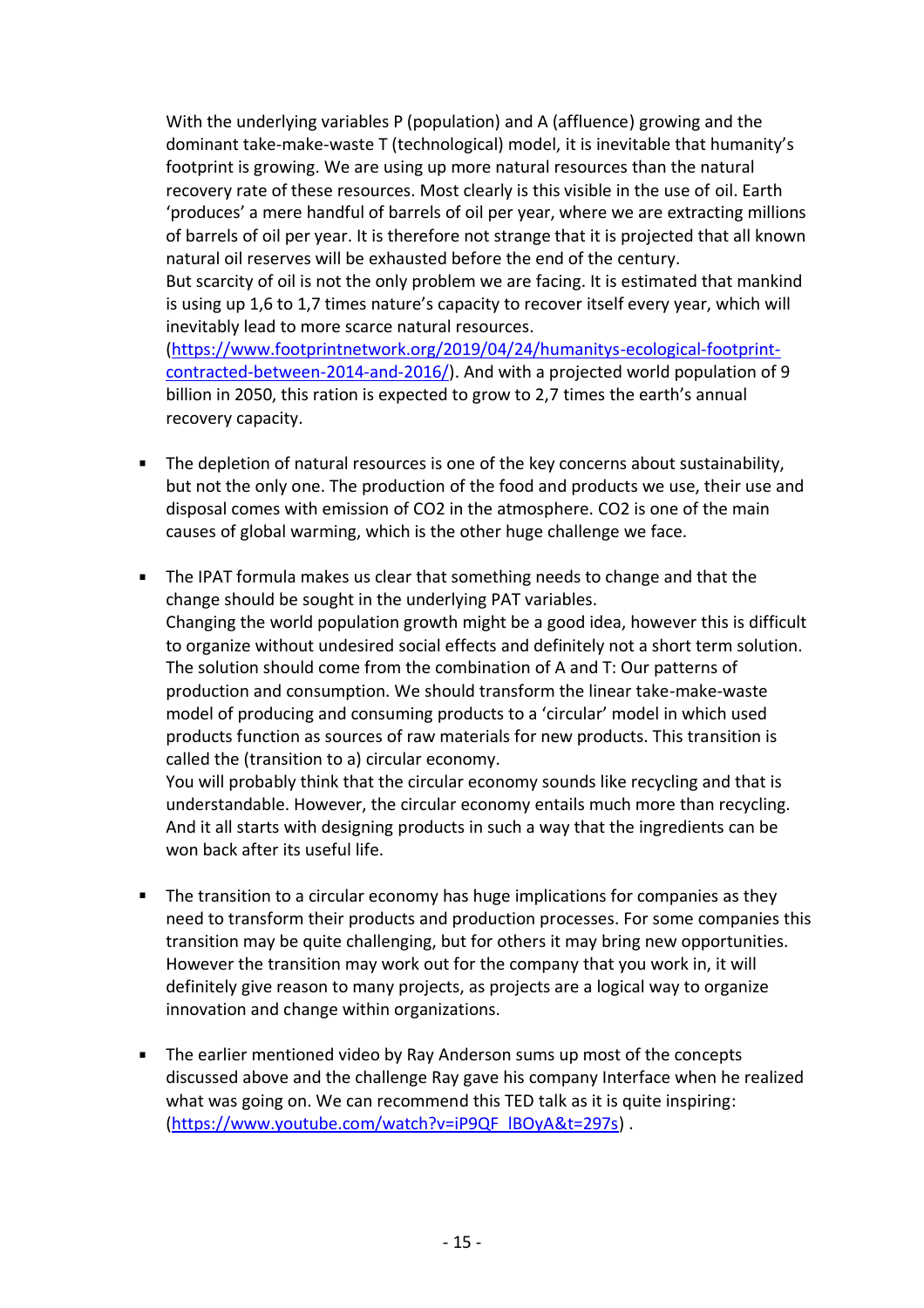

# Transfer Task

Review the strategy and business processes of your organisation. Is there any circularity recognizable? What does the transition to a circular and more sustainable economy mean for your organization?

# Case Study

- **Assessment Criteria** 
	- o No assessment.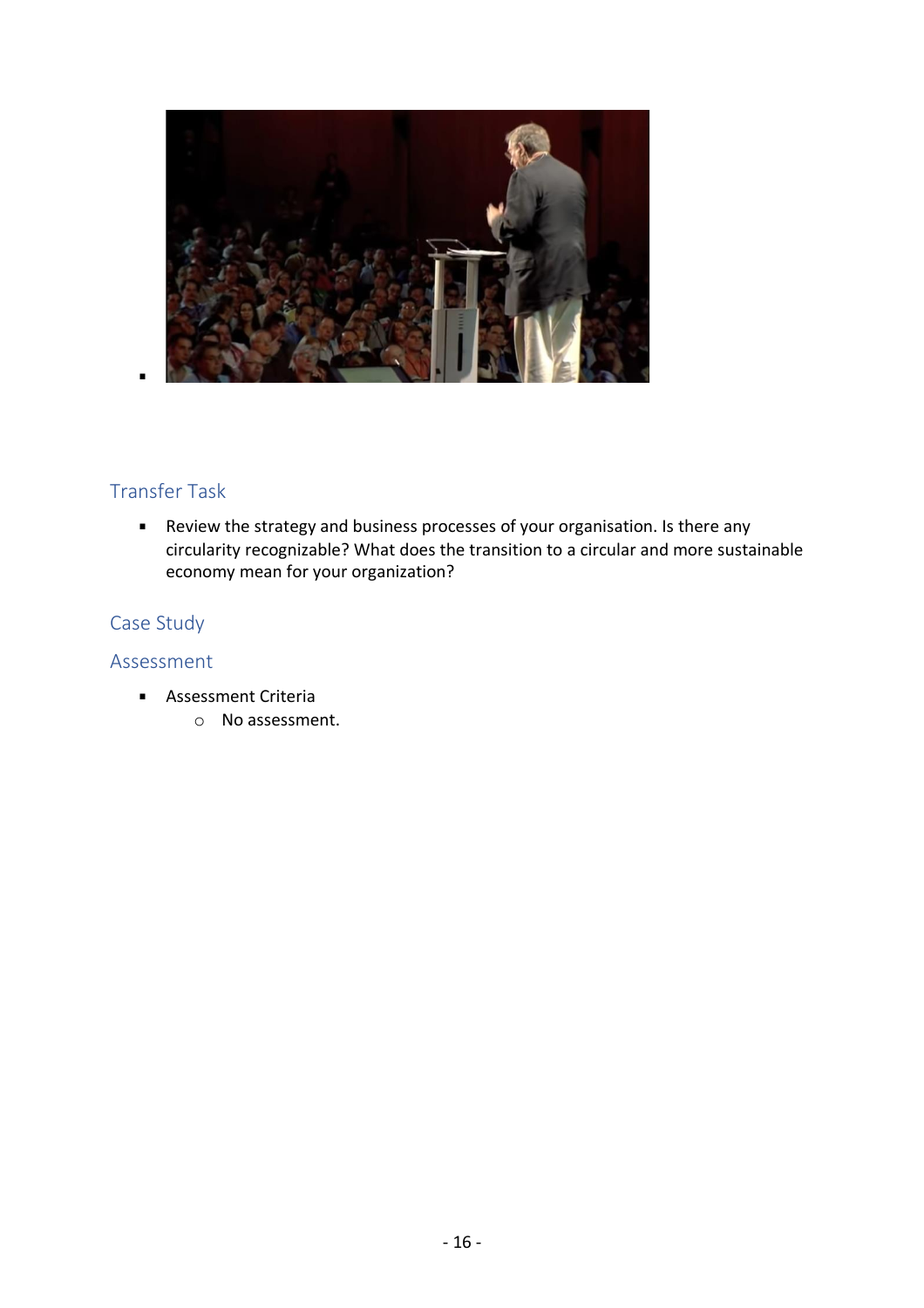# <span id="page-16-0"></span>Life Cycle Assessment

# Work Load

- 30-45 minutes of initial reading time
- Total work load including case, feedback, adjustments, additional reading materials  $\rightarrow$  10 hours
- $\blacksquare$  1 LC = .33 ECTS

## Trigger

You want to understand the main concepts of sustainability.

## Outcome

- Participant understands what the main concepts of sustainability are.
- Participants understand the concept of Life Cycle Orientation and Life Cycle Assessment.

- Sustainability basically means "being able to continue over a period of time" (Cambridge Advanced Learner's Dictionary). In the context of society, this implies that the extraction of Earth's natural resources should not exceed the rate at which they are renewed by nature. The LC about humanity's footprint on nature explained that at this moment in time we are not living in a sustainable situation. It is estimated that mankind is using up 1,6 to 1,7 times nature's capacity to recover itself every year, which will inevitably lead to more scarce natural resources.
- Sustainability requires a balance or harmony between economic, social and environmental aspects (See the LC about the Triple Bottom Line). And as the social and environmental impacts of human actions may not be visible or noticeable in the short-term, sustainability also requires a balance between both short and long term and therefore a Life Cycle Orientation.
- **EXTE:** Life Cycle Orientation refers to considering the impacts a product throughout its entire life cycle: from its earliest inception (the birth of the product, often referred to as *cradle*) to its end of life and scrapping (the *grave*). Analysing these impacts is done in a Life Cycle Assessment (LCA). The following video explains the LCA: <https://www.youtube.com/watch?v=r0ucT1KRiO4>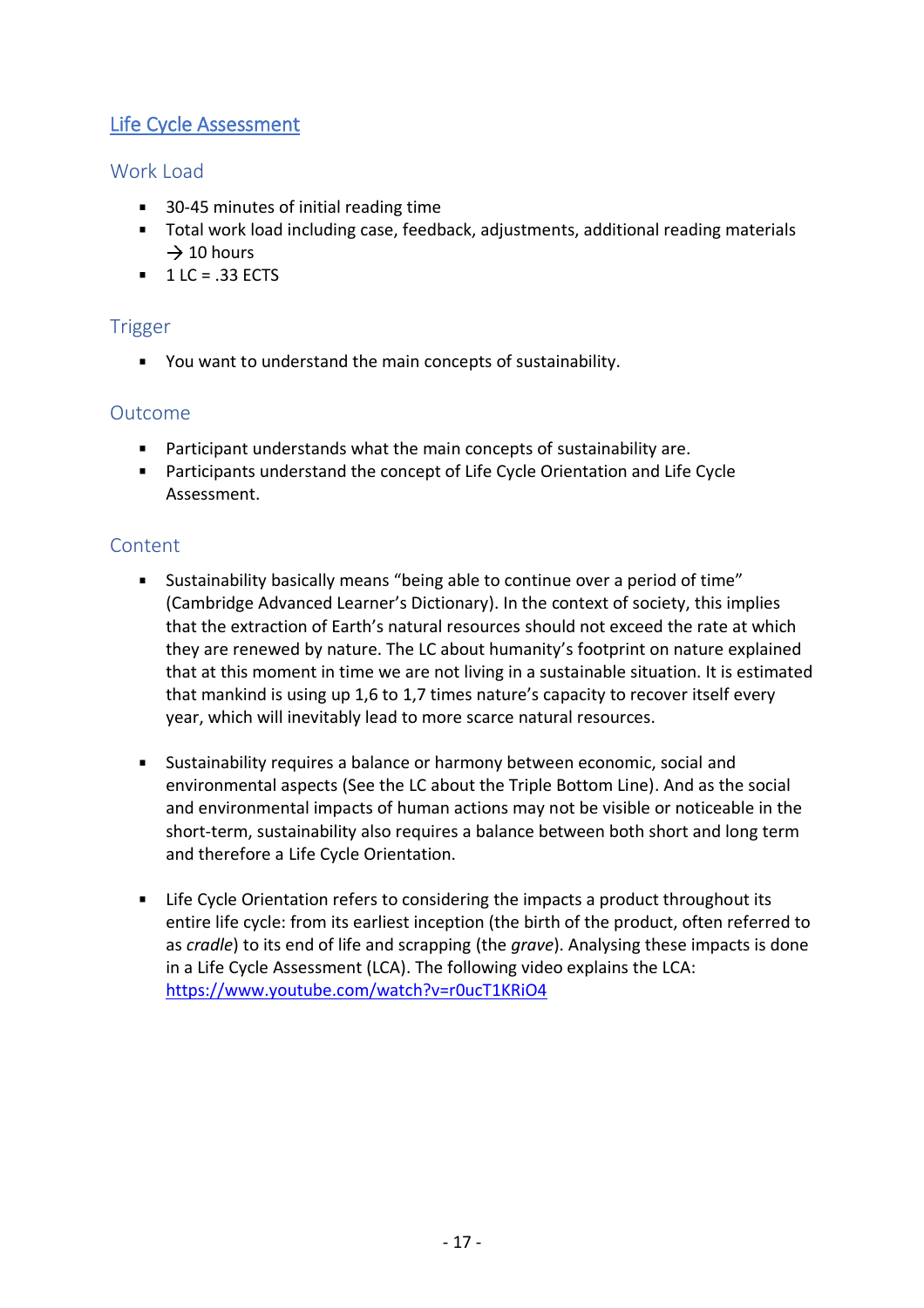

- LCAs are performed by many companies to understand the impacts of their products, especially the environmental impacts. Examples of this are: Gore-Tex [\(https://www.youtube.com/watch?v=iD-m6qBij8Q&t=249s\)](https://www.youtube.com/watch?v=iD-m6qBij8Q&t=249s), Toyota [\(https://www.youtube.com/watch?v=dLGsKWhSqNQ\)](https://www.youtube.com/watch?v=dLGsKWhSqNQ) and Beiersdorf [\(https://www.youtube.com/watch?v=6RNnzfUHwY8\)](https://www.youtube.com/watch?v=6RNnzfUHwY8). These examples make clear that also a substantial part of a product's impact is in the use of the product by customers and consumers. That is why many companies, in their efforts to become more sustainable, also developed campaigns to change the behavior of the customer during the use of the product.
- $\blacksquare$ A concept that takes the idea of Life Cycle Orientation even further is the Cradle-to-Cradle (C2C) concept. Where an LCA considers a product's life cycle from 'cradle' to 'grave', considers the C2C concept the life cycle from the cradle of a project to the next cradle of the product that the wasted product feeds in to. An instructional video on this C2C concepts can be found on youtube: [https://www.youtube.com/watch?v=QMsF1P-\\_vWc](https://www.youtube.com/watch?v=QMsF1P-_vWc)



# Transfer Task

Is LCA applied in your organisation as an instrument to review (environmental) impacts?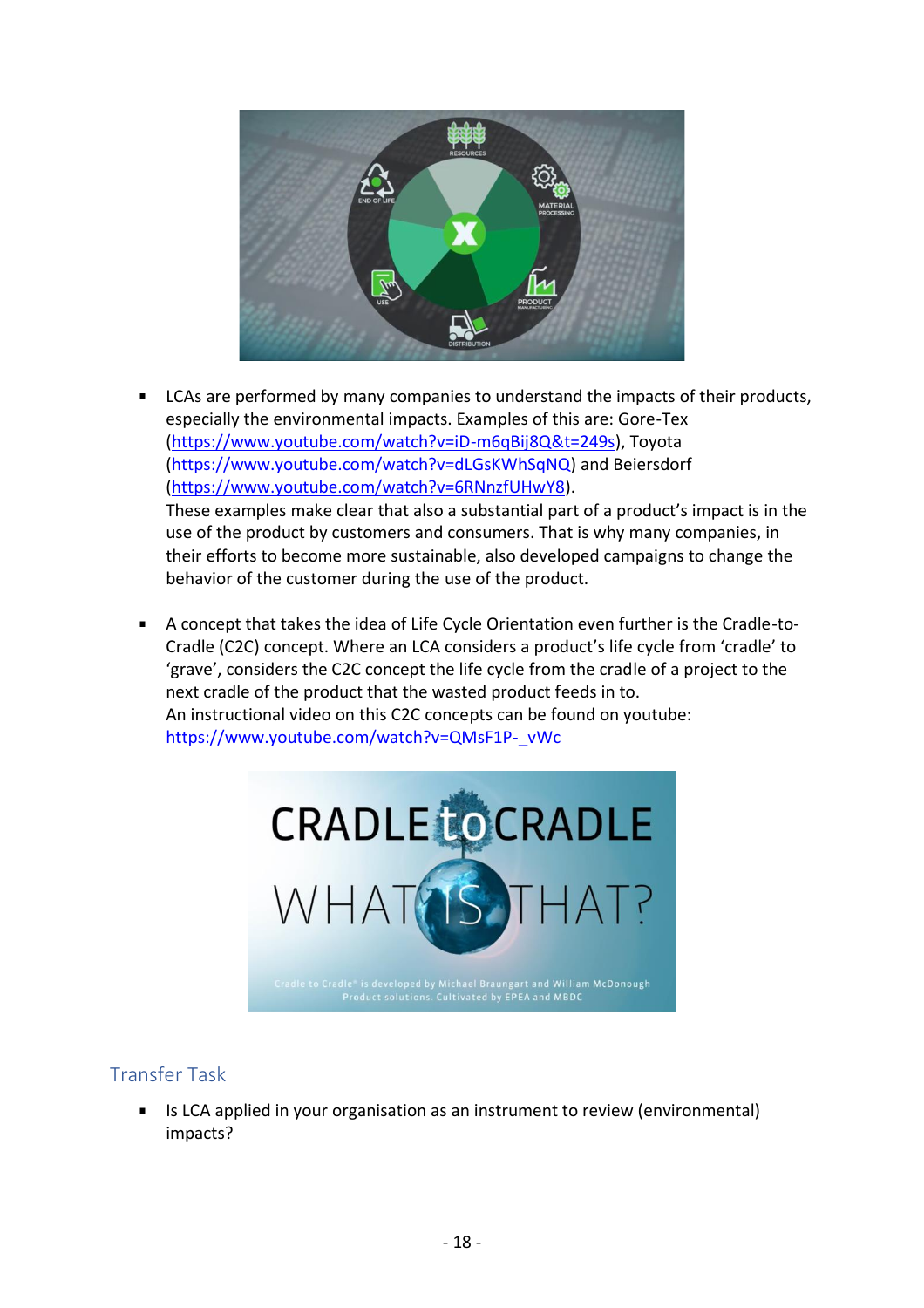# Case Study

- **Assessment Criteria** 
	- o No assessment.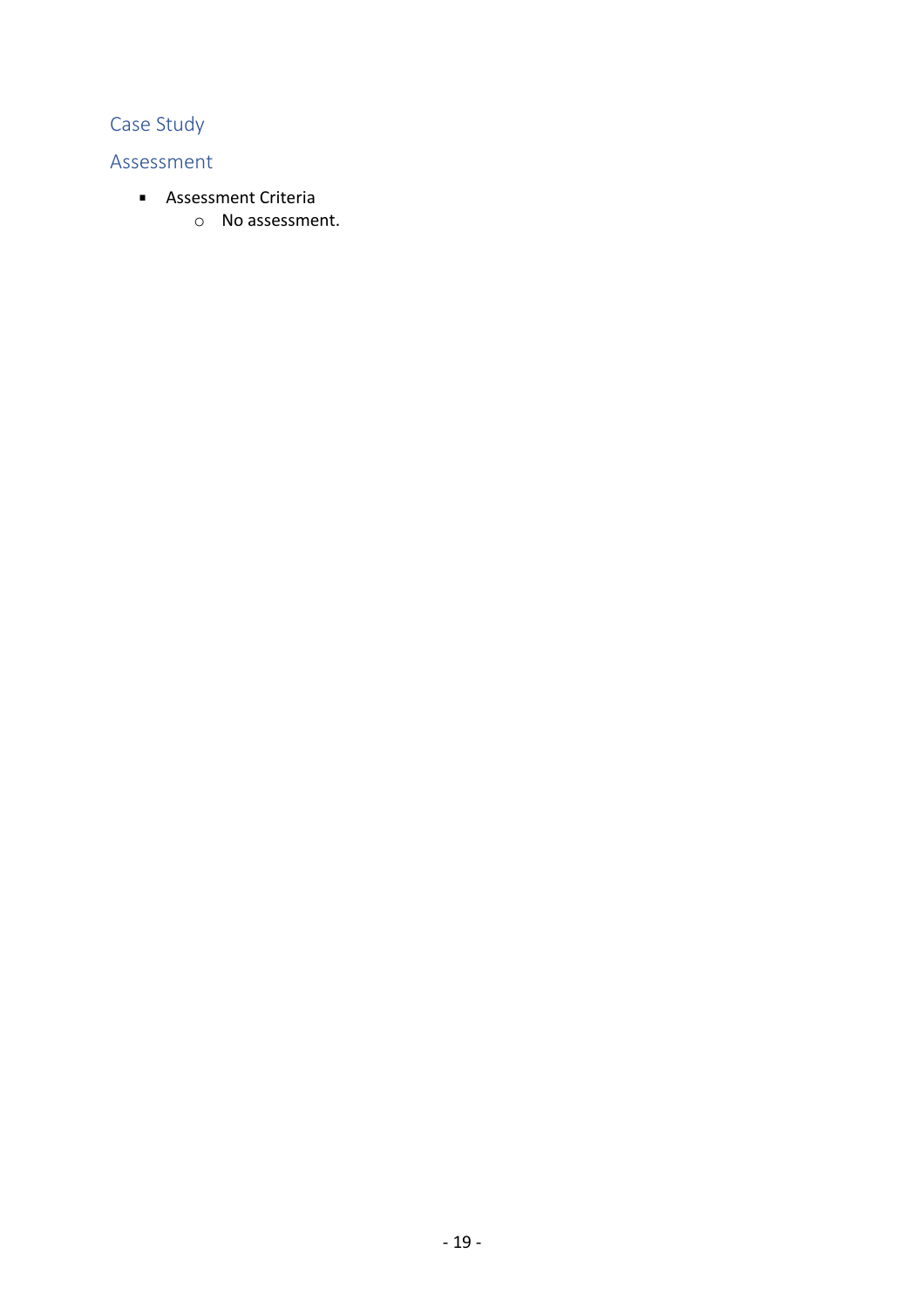# <span id="page-19-0"></span>Responsibility / Accountability / Transparency

# Work Load

- 30-45 minutes of initial reading time
- Total work load including case, feedback, adjustments, additional reading materials  $\rightarrow$  10 hours
- $1 LC = .33 ECTS$

#### Trigger

You want to understand the main concepts of sustainability.

## Outcome

- Participant understands what the main concepts of sustainability are.
- Participants understand the concept of Responsibility, Accountability and Transparency.

- Sustainability basically means "being able to continue over a period of time" (Cambridge Advanced Learner's Dictionary). In the context of society, this implies that the extraction of Earth's natural resources should not exceed the rate at which they are renewed by nature. The LC about humanity's footprint on nature explained that at this moment in time we are not living in a sustainable situation. It is estimated that mankind is using up 1,6 to 1,7 times nature's capacity to recover itself every year, which will inevitably lead to more scarce natural resources.
- Initially, sustainability was positioned primarily as an environmental concept, but in the 1990s, its scope broadened as the social perspective was considered equally important to the sustainable development of humanity. Sustainability requires a balance or harmony between economic, social and environmental aspects (See the LC about the Triple Bottom Line).
- The broadening of the concept of sustainable development created a link between sustainable development and (Corporate) Social Responsibility (CSR). (C)SR is defined by the International Organization for Standardization (ISO) 26000 as the "*responsibility of an organization for the impacts of its decisions and activities on society and the environment, through transparent and ethical behaviour that: contributes to sustainable development, including health and the welfare of society; takes into account the expectations of stakeholders; is in compliance with applicable law and consistent with international norms of behaviour; is integrated throughout the organization and practiced in its relationships.*" (International Organization for Standardization, 2010).
- Next to the stakeholder orientation (see the LC about stakeholder orientation), this definition also highlights the responsibility or accountability that an organization has